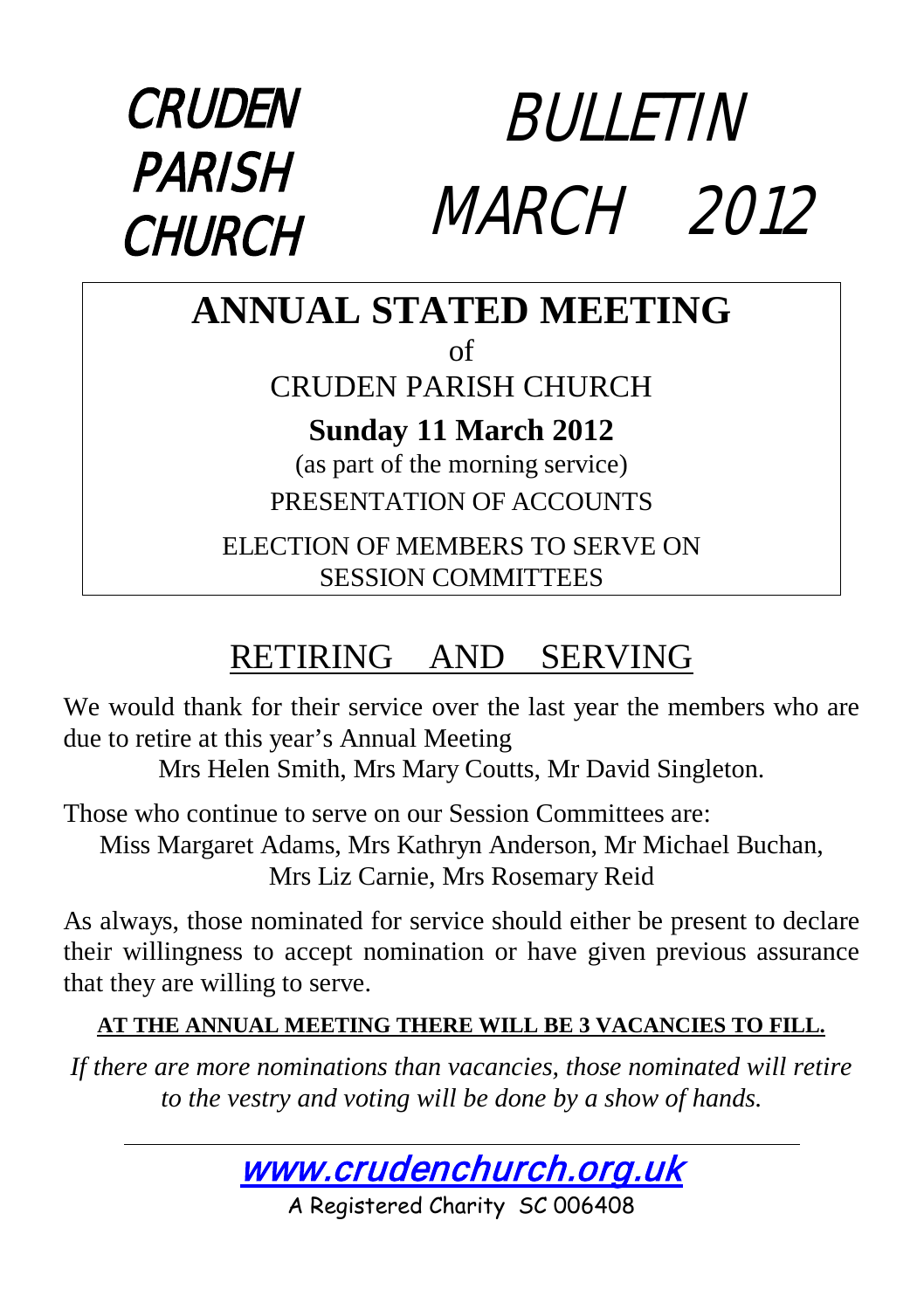# **DIARY DATES**

# **MARCH 2012**

#### EACH WEEK

Sundays 10.00 am Children's Sunday Club in the Old Church & Stables

|                  |                      | <b>Fairtrade Fortnight</b>                                                   | 27 February – 11 March |               |
|------------------|----------------------|------------------------------------------------------------------------------|------------------------|---------------|
| Friday 2nd       | ÷                    | <b>WORLD DAY OF PRAYER 7.00 pm</b>                                           |                        | St James'     |
| Sunday 4th       | $\ddot{\phantom{a}}$ | <b>MORNING SERVICE</b>                                                       | $10.00$ am             | Church        |
| Monday 5th       | $\ddot{\cdot}$       | Membership and Outreach Committee 7.30 pm                                    |                        | Manse         |
| Wednesday 7th    | $\cdot$              | Coffee and Chat<br><b>Choir Practice</b>                                     | $10.30$ am<br>7.30 pm  | Hall<br>Hall  |
| Sunday 11th      |                      | <b>MORNING SERVICE</b><br><b>Annual Stated Meeting</b>                       | $10.00 \text{ am}$     | Church        |
| Monday 12th      | $\ddot{\cdot}$       | Watch and Talk Group<br>in the home of Marilyn Samways, Burnview, Cruden Bay | $7.30 \text{ pm}$      |               |
| Thursday 15th    | $\ddot{\phantom{a}}$ | Guild Presbyterial Council AGM                                               | $7.30 \text{ pm}$      | Peterhead Old |
| Sunday 18th      | $\ddot{\cdot}$       | <b>MORNING SERVICE</b>                                                       | $10.00$ am             | Church        |
| Monday 19th      | $\ddot{\cdot}$       | Kirk Session – Presbytery QV                                                 | 7.30 pm                | Hall          |
| Wednesday 21st : |                      | <b>Choir Practice</b>                                                        | 7.30 pm                | Hall          |
| Sunday 25th      |                      | <b>MORNING SERVICE</b><br><b>Sacrament of Holy Communion</b>                 | $1000$ am              | Church        |
| Monday 26th      |                      | The Guild<br>Aurora Choir and Musicians                                      | $7.30 \text{ pm}$      | Church        |

## **FAIRTRADE FORTNIGHT**

Church attenders have the opportunity to support Fairtrade during the designated fortnight (27 Feb to 11 March) when a stall will be available on Sundays 4 and 11 March.

THE NEXT ISSUE OF THE BULLETIN WILL COME OUT ON **25 MARCH**. Copy for inclusion to be handed in to the Manse as soon as possible.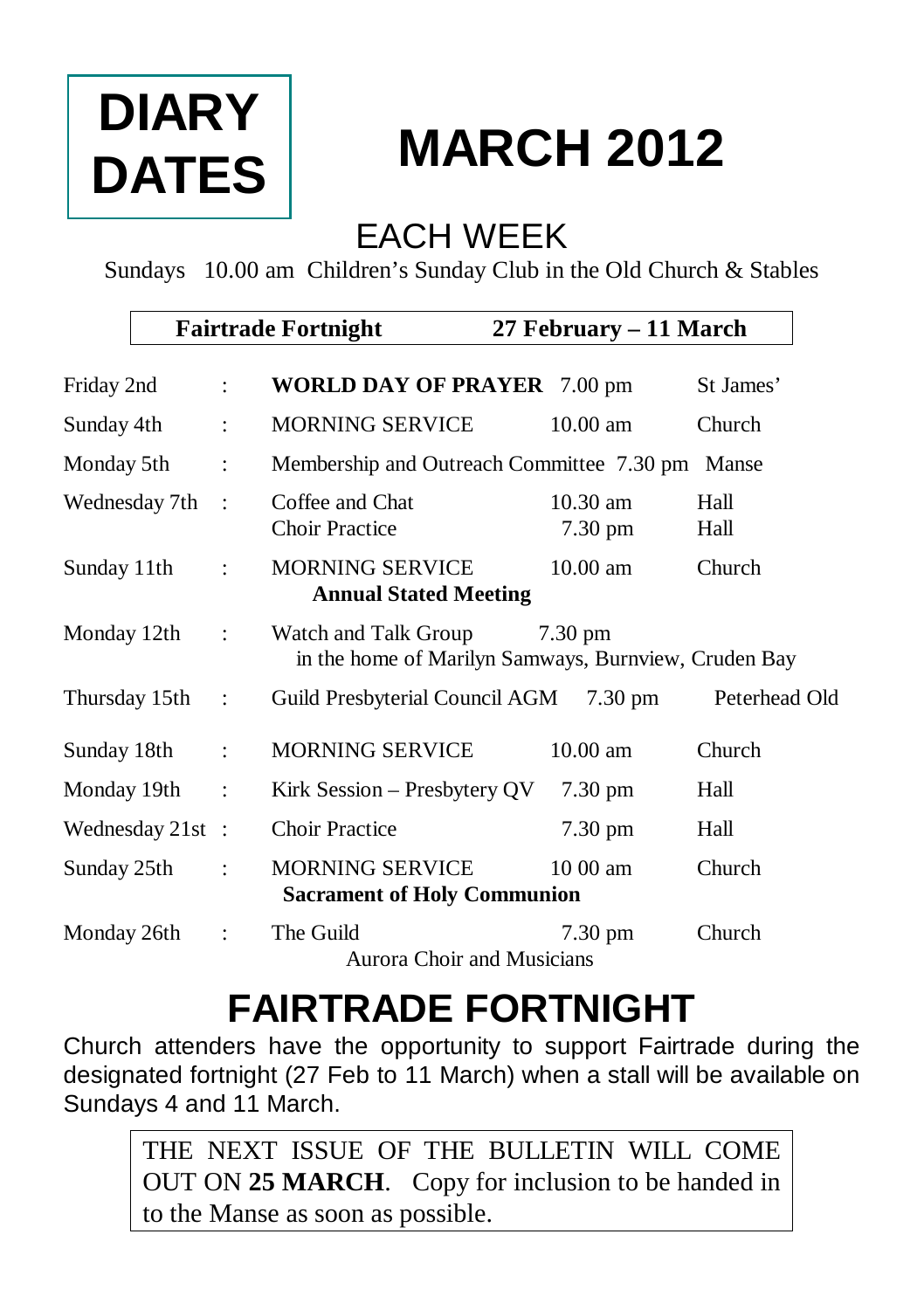## FROM THE MINISTER 22 February 2012

Dear Friends

#### **Windows Project**

At long last, good news to report for by the time you are reading this the manufacture of the two windows to replace the temporary ones during the wet rot treatment will have started. I have been told to expect that they will be installed at the end of April. These two windows, one upstairs and one downstairs will be double glazed and should set the pattern for the future when we shall seek listed building consent to replace other windows also by double glazed units. This should certainly make a difference to the heat loss through the thin glass of our present windows.

#### **Quinquennial Visitation**

Every five years, in line with the instructions of the General Assembly, the Presbytery of Buchan sends representatives to visit each congregation and engage in discussion with the Minister and officebearers. The time has come round again for Cruden to be visited and it will happen on Monday 19 March. Presbytery's team this time will be led by the Rev Sheila Kirk from Old Deer accompanied by the Rev Ronnie Yule, Fraserburgh, each of them bringing and elder. Also, in line with the regulations, the Rev Sheila Kirk will conduct morning worship in Cruden the Sunday after their visit and I look forward to sharing with her in the celebration of Holy Communion.

#### **Easter**

During Holy Week there will be a half hour service in the Church at 7 pm each evening culminating in our Good Friday celebration of Holy Communion. I hope you will think about sharing in this worship. Your friend and minister

Rodges Neilso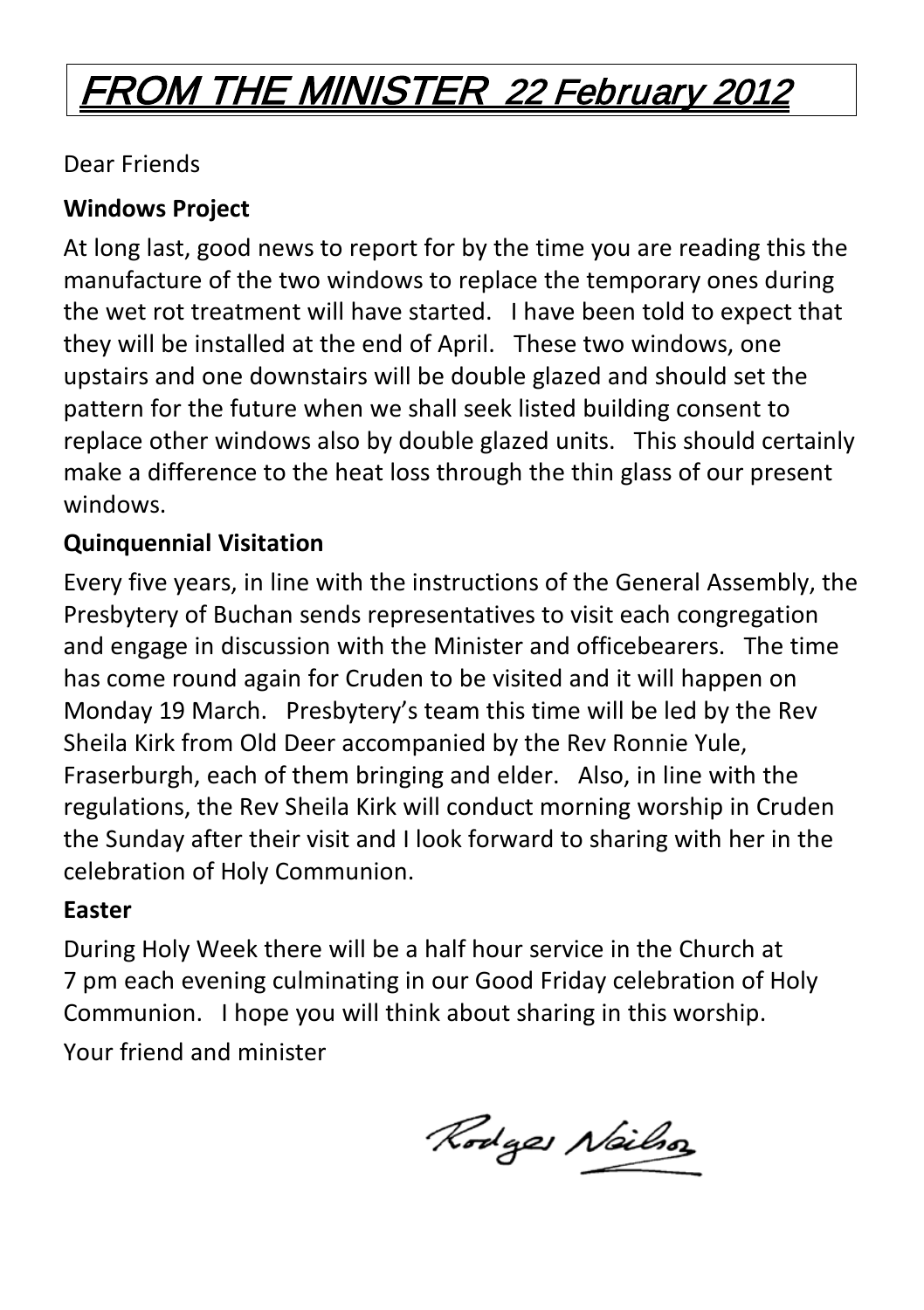## PARISH REGISTER

\*(denotes church member)

#### DEATH

Mr Robert Bruce, 5 Danesburgh Cottages, Cruden Bay.



**Duty Elders** Irene Will, Robert Petticrew, Mary Bratton, Peter Slamaker, Adrian Smith, Betty Smith, Annette Garden, Kathleen Clark, Shonah Taylor, John Lamb

#### ANNUAL STEWARDSHIP CAMPAIGN

With this Bulletin, members should find the annual commitment card. In the next 3 weeks, these cards will be collected by a church visitor. Members are asked to participate in the campaign by returning a card.

#### NEXT COFFEE and CHAT OLD HALL WEDNESDAY 7 MARCH 10.30 am

**TO THOSE ON SUNDAY DUTY If you are unable to fulfil your door duty, please try to find your own replacement before informing the Minister – 841229 for door duty or Wilma Moir – 841516 for tea duty.**

#### **MARCH HYMN BOOK - CH4**



*If God seems far away, guess who moved? Don't give God instructions – just report for duty!*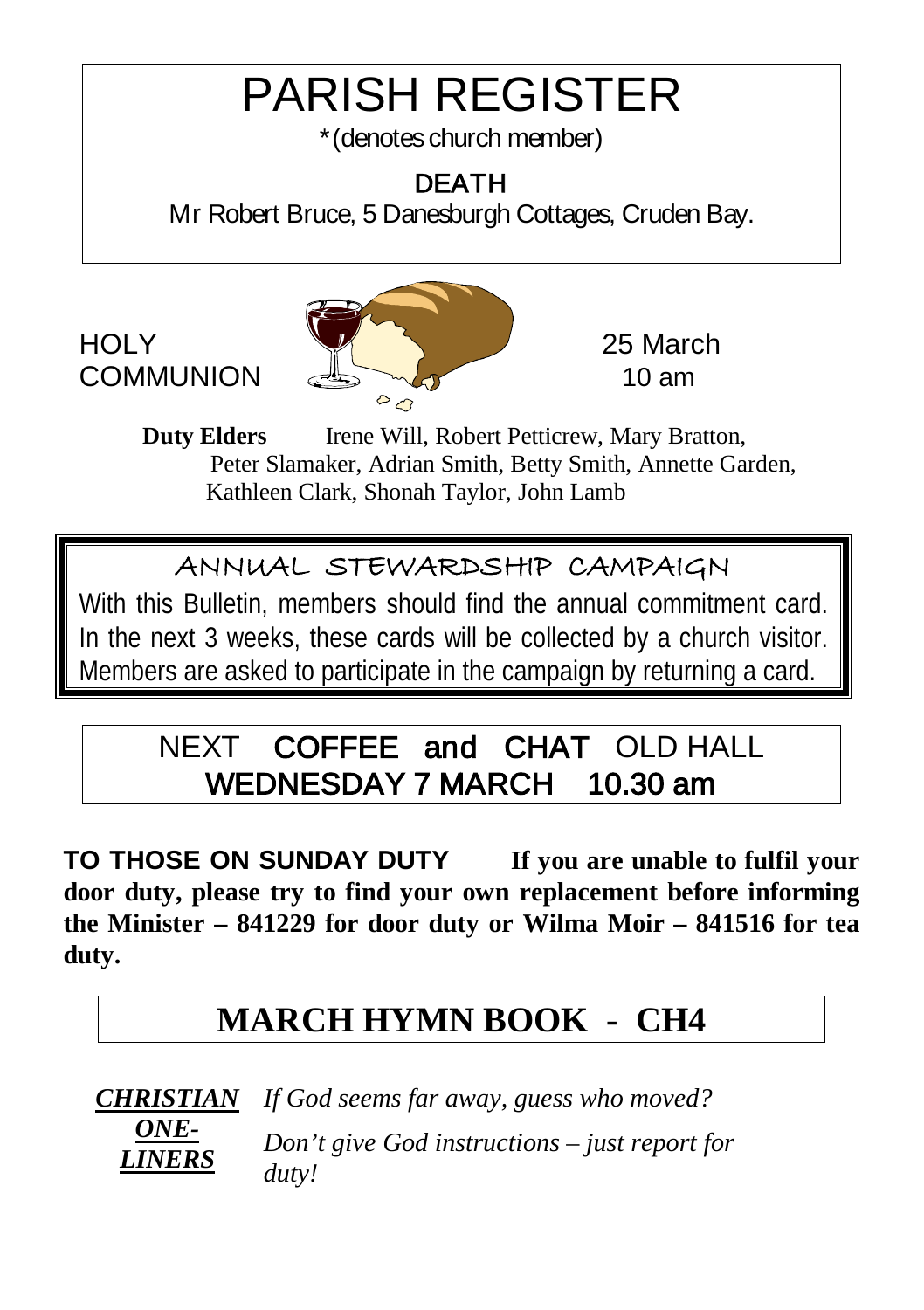## **SUNDAY MORNING DUTIES 10 am**

| <b>Date</b> | Door                                    | <b>Flowers</b>         | <b>Teas</b>                                  | <b>Children</b>                                                               |
|-------------|-----------------------------------------|------------------------|----------------------------------------------|-------------------------------------------------------------------------------|
| 4 Mar       | Norma Forman<br>Wilma Moir              | Mary Bratton           | Dorothy Cruickshank<br>Rosemary Reid         | Karla Buswell<br>Brenda Cadger<br>Helen Smith<br>Charlotte Lamb               |
| 11 Mar      | Norma Forman<br>Wilma Moir              | Lewis McKechnie        | <b>Alison Neilson</b><br><b>Sharon Clark</b> | Katherine Hyman<br>Maureen Reid<br>Colin Skinner<br><b>Charlotte Lamb</b>     |
| 18 Mar      | Anne McNaughton<br>Joyce Willox         | Jean Beedie            | <b>Betty Morris</b><br>Kathleen Craig        | Karla Buswell<br>Brenda Cadger<br>Helen Smith<br>Charlotte Lamb               |
| 25 Mar      | Anne McNaughton<br><b>Joyce Willox</b>  | Iris Durno             | Doreen Buchan<br>Iris Durno                  | Katherine Hyman<br>Maureen Reid<br>Colin Skinner<br>Charlotte Lamb            |
| 1 Apr       | Muriel Cantlay<br>Adrian Smith          | <b>Beatrice Fawkes</b> | Norma Forman<br>Margaret Adams               | <b>Easter Holidays</b>                                                        |
| 8 Apr       | Muriel Cantlay<br><b>Adrian Smith</b>   | Mary McNaughtan        | Anne Cadey<br>Lewis McKechnie                | <b>Easter Holidays</b>                                                        |
| 15 Apr      | <b>Irene Stott</b><br><b>Fred Stott</b> | Elma Watson            | Wilma Moir<br><b>Elizabeth Bruce</b>         | Karla Buswell<br><b>Brenda Cadger</b><br>Helen Smith<br>Charlotte Lamb        |
| 22 Apr      | <b>Irene Stott</b><br><b>Fred Stott</b> | Jean Beedie            | <b>Betty Forrester</b><br>Wilma Moir         | Katherine Hyman<br>Maureen Reid<br>Colin Skinner<br>Charlotte Lamb            |
| 29 Apr      | <b>Margaret Bruce</b><br>Ken Bruce      | Norma Forman           | <b>Beatrice Fawkes</b><br>Elma Cumming       | Karla Buswell<br><b>Brenda Cadger</b><br>Helen Smith<br><b>Charlotte Lamb</b> |

#### ı 2011 ANNUAL REPORT AND ACCOUNTS

The Office of the Scottish Charities Regulator has laid down its requirements for the presentation of charity accounts. Compliance is required to maintain charitable status. All Church of Scotland congregations are obliged to present an Annual Report which involves much more than the presentation of figures. The Kirk Session has decided that because of the size of the annual report, only the two page summary in the middle of this Bulletin will be issued to members. A full copy of the Annual Report can be had from the church welcome area or by requesting a copy from the Treasurer or the Minister.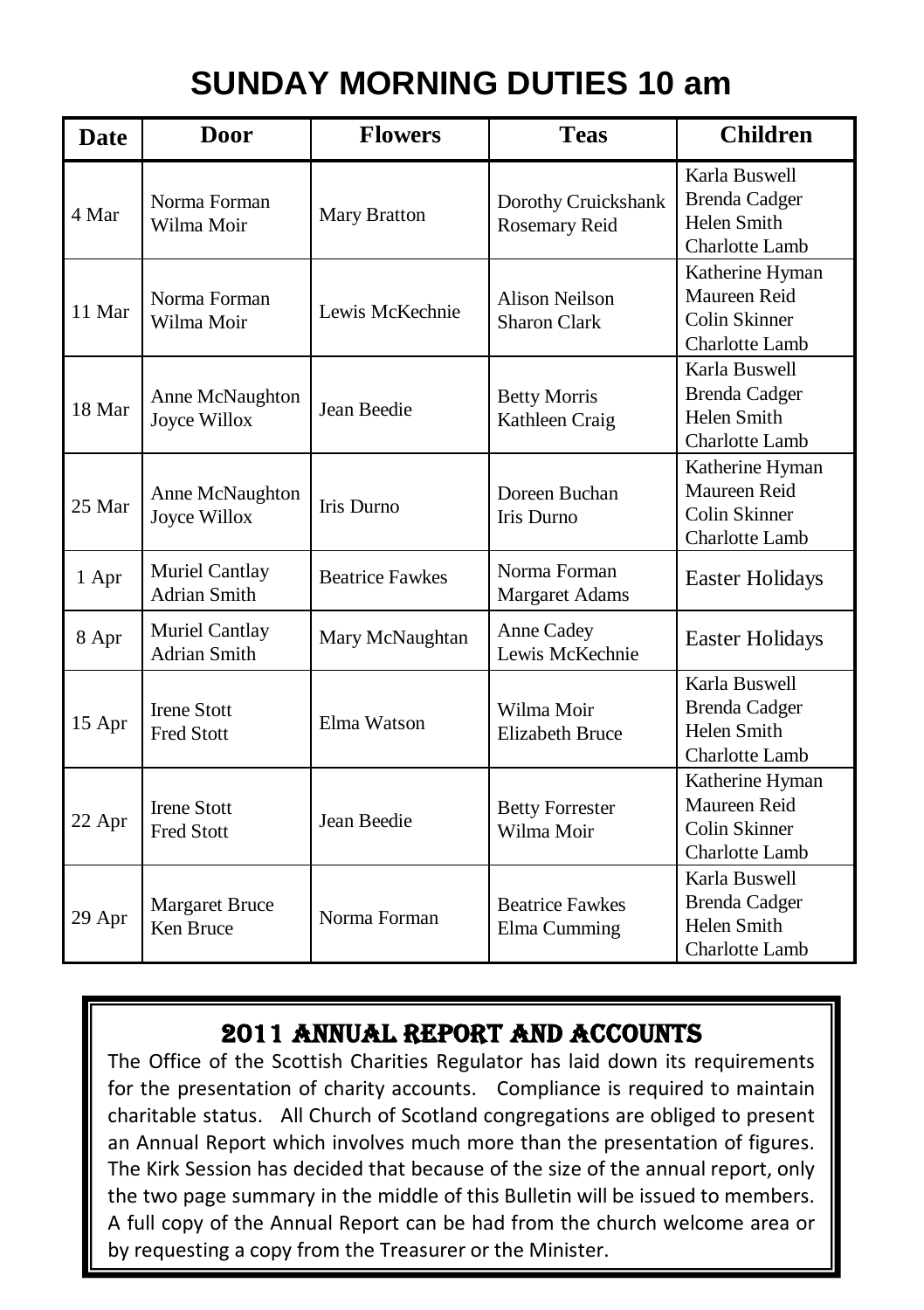## Cruden CHURCH WALKing group 2012

At our planning meeting in February we looked at many walks, read the details, studied the maps and then decided on the list of walks as follows.

| Sunday 25 March     | Aberdeen to Cults.                   |
|---------------------|--------------------------------------|
| Sunday 22 April     | Haddo                                |
| Sunday 20 May       | Maud to Auchnagatt.                  |
| Saturday 16 June    | The Gordon Way.                      |
| Sunday 22 July      | Newburgh to Balmeddie.               |
| Saturday 18 August  | Glenlivet.                           |
| Sunday 16 September | Tolquhon to Pitmedden Gardens.       |
| Sunday 14 October   | Stuartfield, Coynach and Auchtylair. |

The March walk starts at Duthie Park and follows the River Dee to Cults and back by the Deeside railway line to Duthie Park, an easy walk of 6½ miles so come and join us. We will leave the Church Hall at 11-30 am; bring a picnic and have a good afternoon. If you require more information please contact me on 01771 624280.

*Robert Petticrew*

## CRUDEN CHURCH GUILD Monday 30 January. 2012

Rosemary welcomed members and guests, to the well attended first meeting of the year. After the prayer, and reading, Rosemary then welcomed the speaker for the evening, Rodger Neilson, who had come along to tell us all about his recent holiday to New Zealand. He was ably assisted by Alison.

His presentation was enthusiastically delivered, and we were treated to many pictures of his favourite birds, and of course of his other interest, eateries!! Overall, it was agreed, they had had a lovely time in New Zealand, and that we were glad we came along to hear all about it. Beatrice gave the vote of thanks, and after our tea, Rosemary wished everyone a safe journey home, with a reminder of the next Guild Meeting on Monday 27 February - a talk by the Rev. Donald Martin, on his visit to Malawi.

*Lorraine Neilson*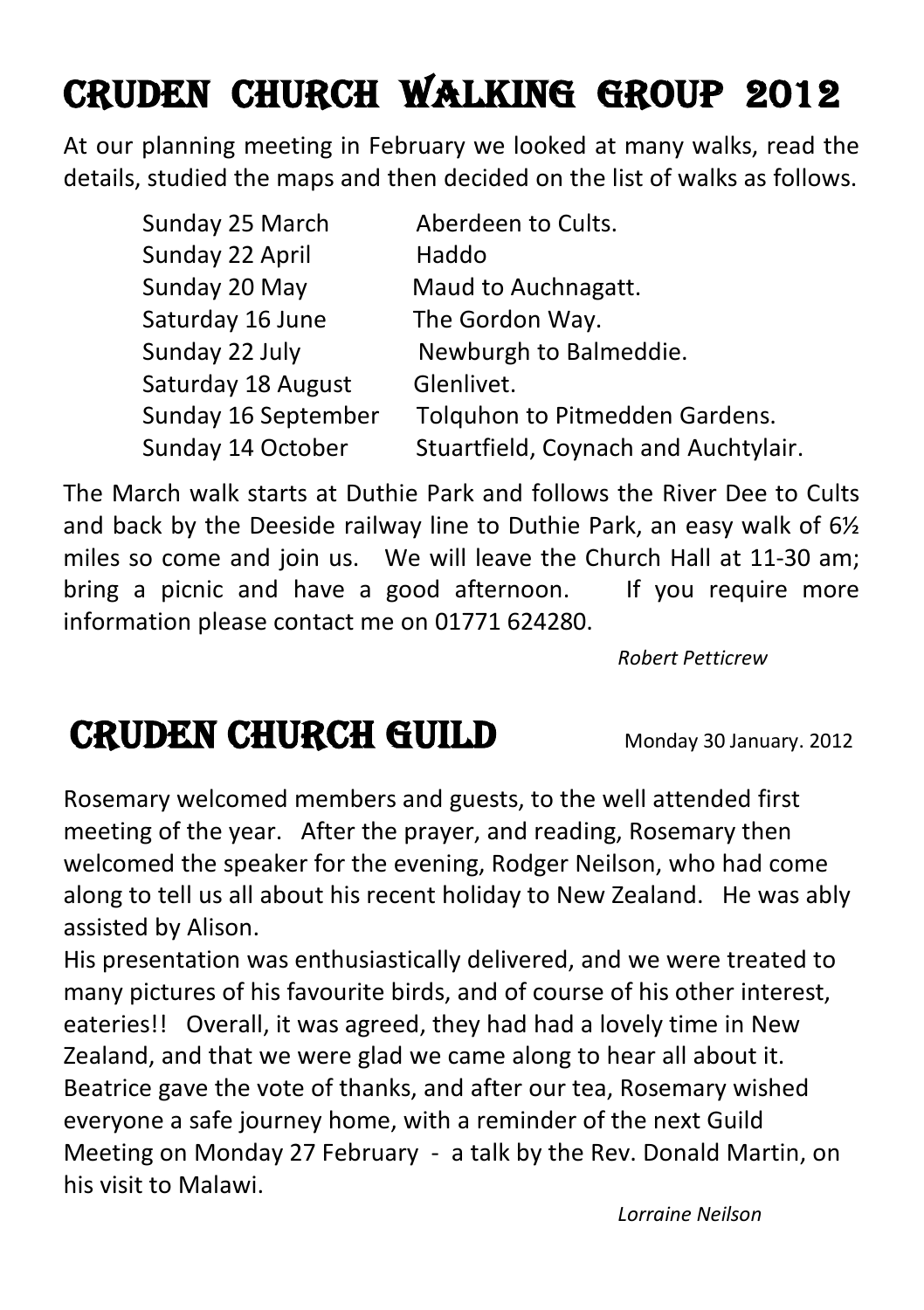## WATCH AND TALK GROUP 13 February 2012 The Life of Muhammad

We found this DVD absorbing, entertaining and very informative. Regeh Omar described the birth, in Mecca 1,400 years ago, and the early childhood of the prophet. His father died before he was born and his mother brought him up in poverty with the help of his clan leader uncle. Marriage to a wealthy widow, much older than him, brought family and happiness and also an introduction to commerce and travel to the outside world but Muhammad became increasingly concerned at the plight of the poor and he often withdrew to the desert hills to meditate. It was in a cave, on one occasion, that he fell asleep and on waking heard a voice ordering him "Read"

Muhammad could neither read nor write but when he returned to Mecca he began to convert his family and friends to the new faith based on what God had revealed to him. The Qu'ran written many years later is said by Muslims to be a recitation of God's words. It contains laws and stories and as Muhammad was illiterate is believed to be free of human contamination.

Persecution of Muslims followed as the faith spread but today it is estimated that 1,500 billion people believe in the Muslim faith. Our group felt that watching this programme gave us new insight into the origins of Islam.

The next Watch and Talk meeting will be on Monday 12th March at 3, Main Street Cruden Bay, the home of Mrs Marilyn Samways to which all are welcome.

*Annette Garden*

## WORLD DAY OF PRAYER

**7 pm Friday 2 March St James' Episcopal Church** On Friday, March 2, Christian women of Malaysia, who wrote the service, invite men, women and young people from around the world to share with them in the World Day of Prayer Service. Christian communities in over 180 countries have the opportunity to worship and pray on the common theme "Let Justice Prevail". On March 2, we join with our friends in the Congregational and Episcopal Churches.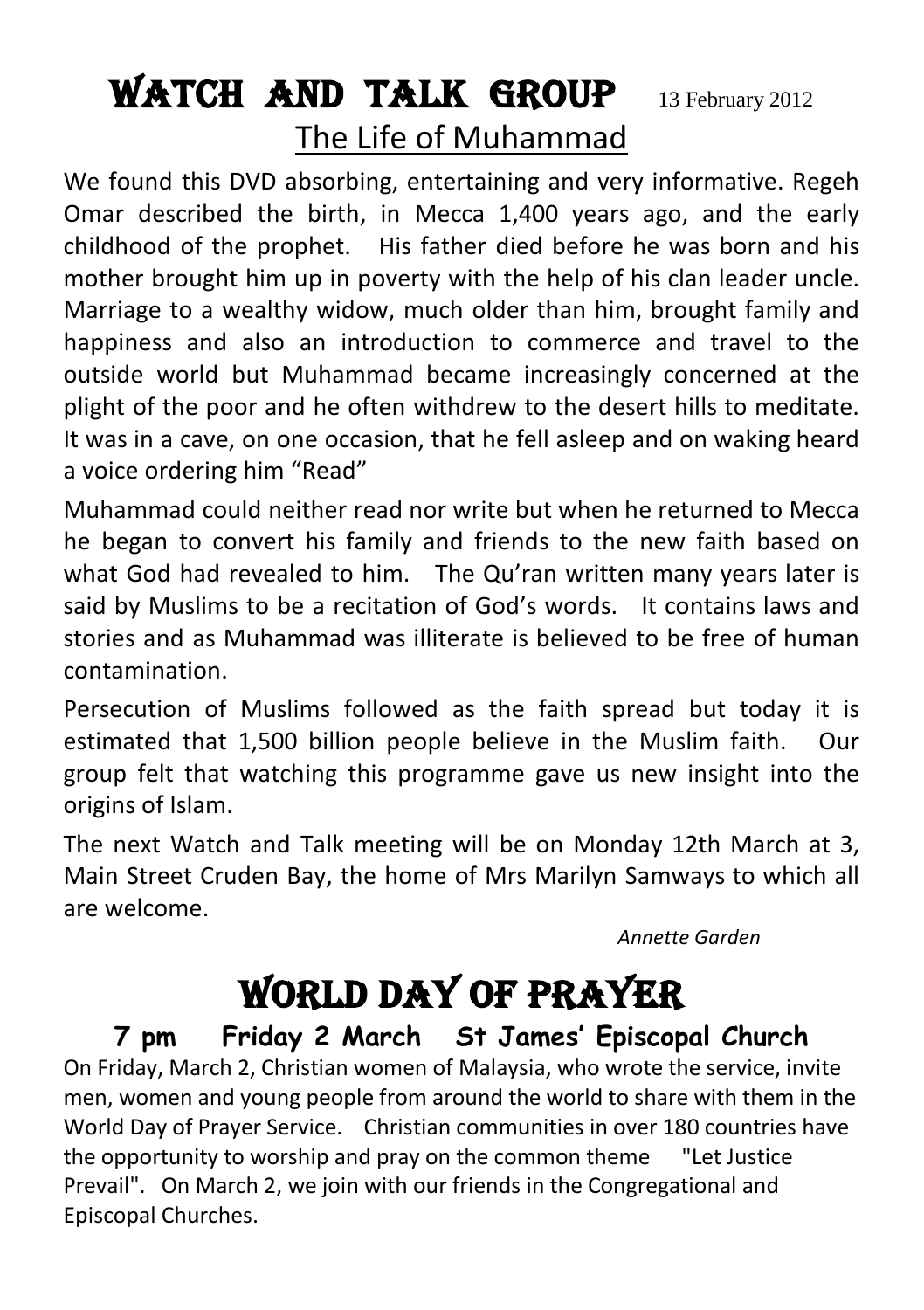

MARCH ISSUE

#### **THE MAGAZINE OF THE CHURCH OF SCOTLAND**

**Growing Old in the Church** Jackie Macadam examines the spiritual journey facing the increasing numbers of elderly people in the church and the latest research into links between spirituality and health.

**A Bright Star in the Sky** The Moderator describes his visit to the Holy Land.

**Changing Church** A church project connecting with young people in one of the most deprived parishes in Scotland.

**A Fascinating Building** John Hume reflects on the beauty of Penicuik South Church in Midlothian.

**View from the Pew** Graham Armstrong looks to the church of the future.

**A Pilgrim Way** The Rev Dr Robin Hill meets a minister who believes there is still space for pilgrimage in our lives.

**The Gift of Story** Dr Donald Smith highlights the importance of storytelling in worship.

**Isaiah the Second** The Very Rev Gilleasbuig Macmillan examines the contribution of the 'fifth evangelist'.

**Plus all the regular columnists, letters, reviews and crosswords – all for just £1.80**

Anyone wishing to subscribe to this most interesting and informative magazine of the Church of Scotland should contact: Mrs Isobel Young Tel: Cruden Bay 812360

## Malawi Bed Linen Appeal

I would like to thank everyone who contributed to the recent Malawi Bed Linen Appeal. As a result of all the donations of sheets and money and a contribution of £70 from the Malawi Fund we were able to hand over 42 sets of bed sheets and 36 pairs of pillow cases and these are now on their way to Malawi along with contributions from other congregations in Buchan Presbytery.

Once again Cruden Parish Church has risen to the challenge and shown that it cares for those in Malawi who are far less fortunate than ourselves. Again, a big thank you to all who supported this appeal.

*Robert Esson*